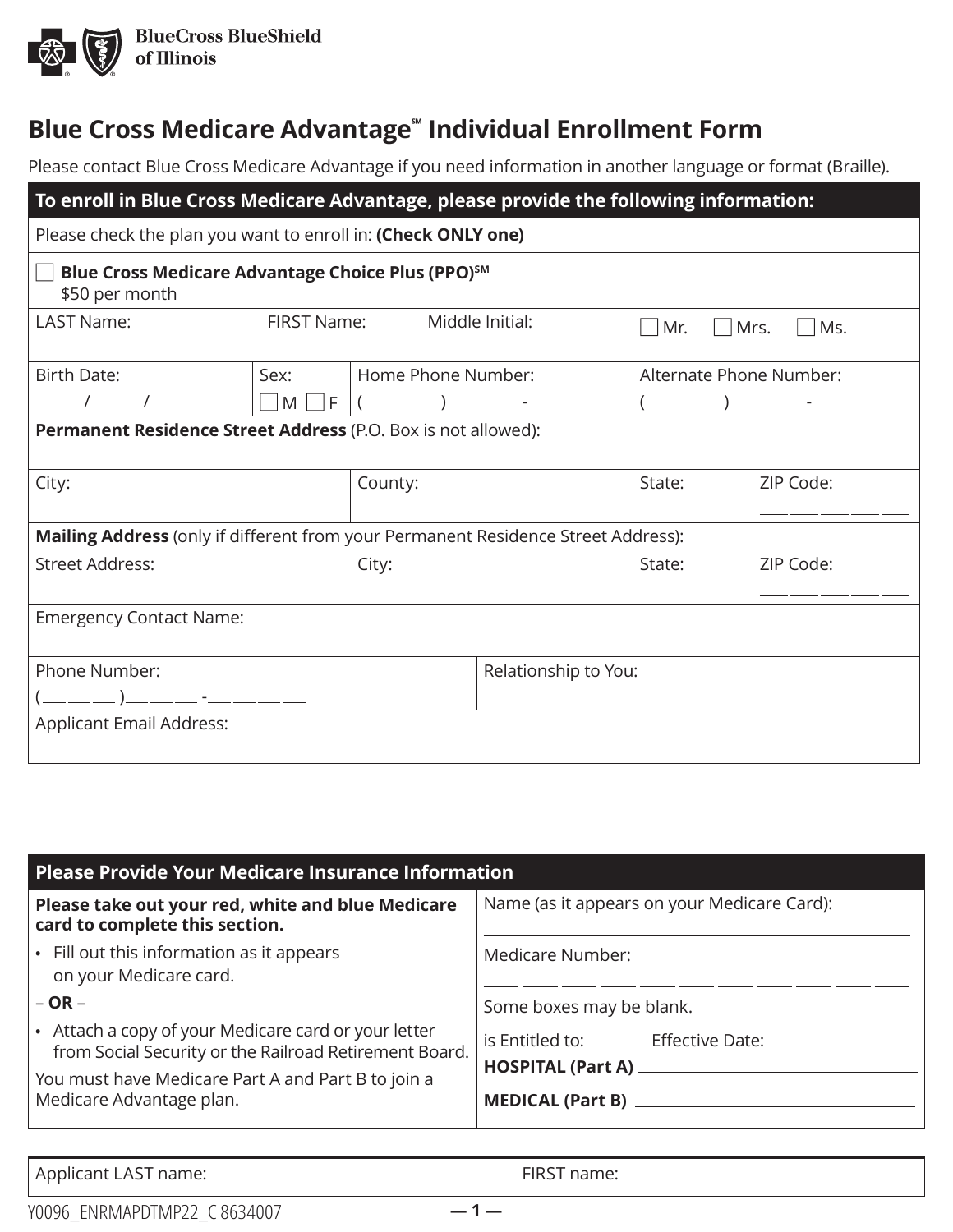| <b>Attestation of Eligibility for an Enrollment Period</b>                                                                                                                                                                                                                                                                                                                                                                                                                                                                                                                                           |            |  |  |  |
|------------------------------------------------------------------------------------------------------------------------------------------------------------------------------------------------------------------------------------------------------------------------------------------------------------------------------------------------------------------------------------------------------------------------------------------------------------------------------------------------------------------------------------------------------------------------------------------------------|------------|--|--|--|
| Typically, you may enroll in a Medicare Advantage plan only during the Annual Enrollment Period from<br>October 15 through December 7 of each year. There are exceptions that may allow you to enroll in a Medicare<br>Advantage plan outside of this period.<br>Please read the following statements carefully and check the box if the statement applies to you. By checking<br>any of the following boxes you are certifying that, to the best of your knowledge, you are eligible for an<br>Enrollment Period. If we later determine that this information is incorrect, you may be disenrolled. |            |  |  |  |
| I am new to Medicare.                                                                                                                                                                                                                                                                                                                                                                                                                                                                                                                                                                                |            |  |  |  |
| I am enrolled in a Medicare Advantage plan and want to make a change during the<br>Medicare Advantage Open Enrollment Period (MA OEP).                                                                                                                                                                                                                                                                                                                                                                                                                                                               |            |  |  |  |
| I recently moved outside of the service area for my current plan or I recently moved and<br>this plan is a new option for me. I moved on (insert date).                                                                                                                                                                                                                                                                                                                                                                                                                                              |            |  |  |  |
| I recently was released from incarceration. I was released on (insert date).                                                                                                                                                                                                                                                                                                                                                                                                                                                                                                                         |            |  |  |  |
| I recently returned to the United States after living permanently outside of the U.S.<br>I returned to the U.S. on (insert date).                                                                                                                                                                                                                                                                                                                                                                                                                                                                    | $\sqrt{ }$ |  |  |  |
| I recently obtained lawful presence status in the United States. I got this status on (insert date).                                                                                                                                                                                                                                                                                                                                                                                                                                                                                                 |            |  |  |  |
| I recently had a change in my Medicaid (newly got Medicaid, had a change in level of<br>Medicaid assistance, or lost Medicaid) on (insert date)                                                                                                                                                                                                                                                                                                                                                                                                                                                      |            |  |  |  |
| I recently had a change in my Extra Help paying for Medicare prescription drug coverage (newly<br>got Extra Help, had a change in the level of Extra Help, or lost Extra Help) on (insert date)                                                                                                                                                                                                                                                                                                                                                                                                      |            |  |  |  |
| I have both Medicare and Medicaid (or my state helps pay for my Medicare premiums) or I get<br>Extra Help paying for my Medicare prescription drug coverage, but I haven't had a change.                                                                                                                                                                                                                                                                                                                                                                                                             |            |  |  |  |
| I am moving into, live in, or recently moved out of a long-term care facility (for example, a<br>nursing home or long-term care facility). I moved/will move into/out of the facility on (insert<br>date).                                                                                                                                                                                                                                                                                                                                                                                           |            |  |  |  |
| I recently left a PACE program on (insert date).                                                                                                                                                                                                                                                                                                                                                                                                                                                                                                                                                     |            |  |  |  |
| I recently involuntarily lost my creditable prescription drug coverage (coverage as good as<br>Medicare's). I lost my drug coverage on (insert date).                                                                                                                                                                                                                                                                                                                                                                                                                                                |            |  |  |  |
| I am leaving employer or union coverage on (insert date).                                                                                                                                                                                                                                                                                                                                                                                                                                                                                                                                            |            |  |  |  |
| I belong to a pharmacy assistance program provided by my state.                                                                                                                                                                                                                                                                                                                                                                                                                                                                                                                                      |            |  |  |  |
| My plan is ending its contract with Medicare, or Medicare is ending its contract with my plan.                                                                                                                                                                                                                                                                                                                                                                                                                                                                                                       |            |  |  |  |
| I was enrolled in a plan by Medicare (or my state) and I want to choose a different plan.<br>My enrollment in that plan started on (insert date)                                                                                                                                                                                                                                                                                                                                                                                                                                                     |            |  |  |  |
| I was enrolled in a Special Needs Plan (SNP) but I have lost the special needs qualification<br>required to be in that plan. I was disenrolled from the SNP on (insert date).                                                                                                                                                                                                                                                                                                                                                                                                                        |            |  |  |  |
| I was affected by a weather-related emergency or major disaster (as declared by the<br>Federal Emergency Management Agency (FEMA). One of the other statements here applied<br>to me, but I was unable to make my enrollment because of the natural disaster.                                                                                                                                                                                                                                                                                                                                        |            |  |  |  |
| If none of these statements applies to you or you're not sure, please contact Blue Cross Medicare<br>Advantage at 1-877-774-8592 (TTY users should call 711) to see if you are eligible to enroll. We are open<br>8:00 a.m. - 8:00 p.m., local time, 7 days a week. From April 1 - September 30, alternate technologies<br>(for example, voicemail) will be used on the weekends and holidays.                                                                                                                                                                                                       |            |  |  |  |
| Applicant LAST name:<br>FIRST name:                                                                                                                                                                                                                                                                                                                                                                                                                                                                                                                                                                  |            |  |  |  |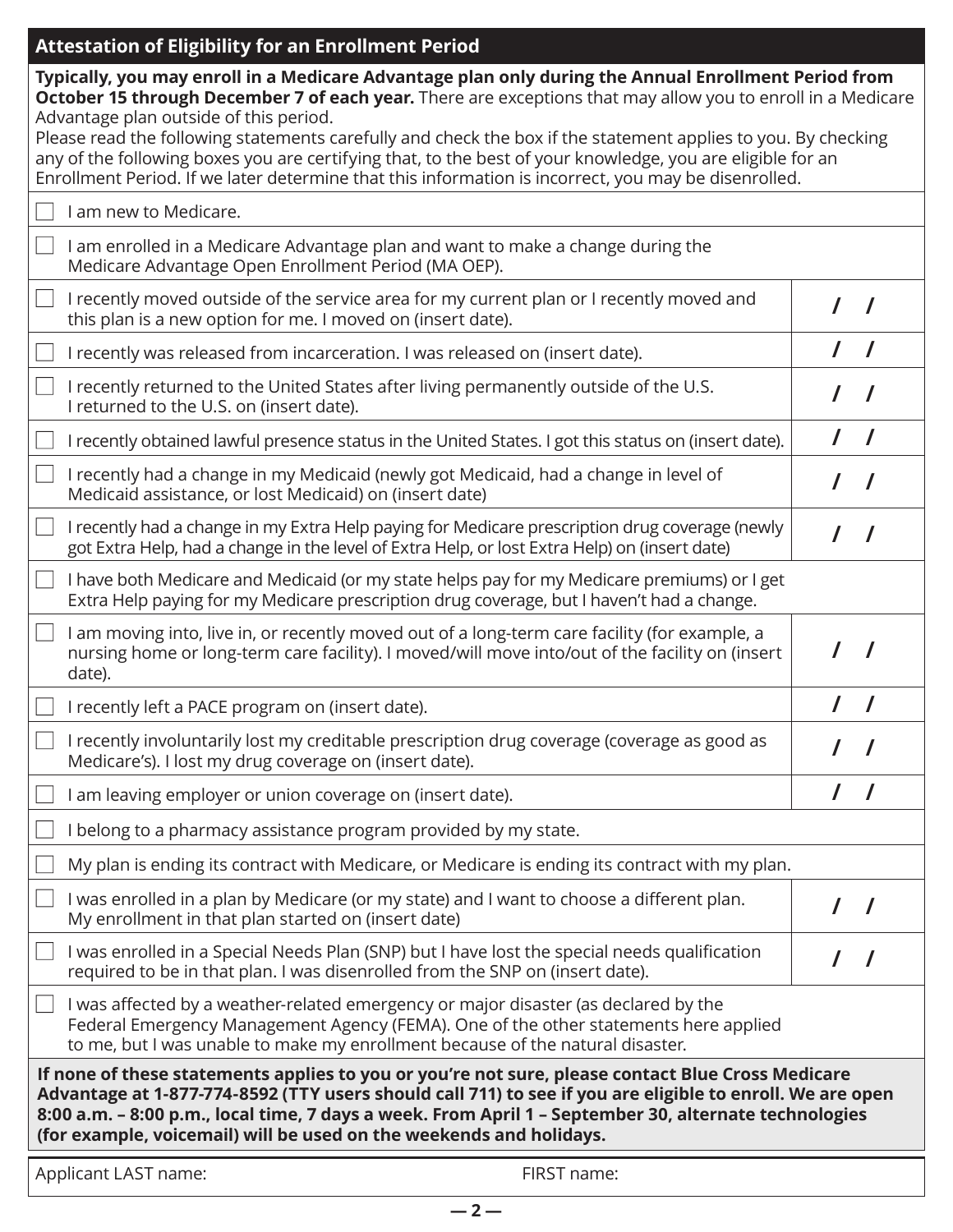#### **Paying Your Plan Premium**

**You can pay your monthly plan premium (including any late enrollment penalty that you currently have or may owe), by mail or by Electronic Funds Transfer (EFT) each month. You can also choose to pay your premium by automatic deduction from your Social Security or Railroad Retirement Board (RRB) benefit check each month. If you are assessed a Part D-Income Related Monthly Adjustment Amount, you will be notified by the Social Security Administration. You will be responsible for paying this extra amount in addition to your plan premium. You will either have the amount withheld from your Social Security benefit check or be billed directly by Medicare or RRB. DO NOT pay Blue Cross and Blue Shield of Illinois (BCBSIL) the Part D-IRMAA.** 

People with limited incomes may qualify for Extra Help to pay for their prescription drug costs. If eligible, Medicare could pay for 75% or more of your drug costs including monthly prescription drug premiums, annual deductibles, and coinsurance. Additionally, those who qualify will not be subject to the coverage gap or a late enrollment penalty. Many people are eligible for these savings and don't even know it. For more information about this Extra Help, contact your local Social Security office, or call Social Security at 1-800-772-1213. TTY users should call 1-800-325-0778. You can also apply for Extra Help online at **[www.socialsecurity.gov/prescriptionhelp](http://www.socialsecurity.gov/prescriptionhelp)**.

If you qualify for Extra Help with your Medicare prescription drug coverage costs, Medicare will pay all or part of your plan premium. If Medicare pays only a portion of this premium, we will bill you for the amount that Medicare doesn't cover.

If you don't select a payment option, you will get a bill each month.

| Please select a premium payment option: (Select one payment option)                                                                                                                                                                                                                                                                                                                                                                      |  |  |  |  |
|------------------------------------------------------------------------------------------------------------------------------------------------------------------------------------------------------------------------------------------------------------------------------------------------------------------------------------------------------------------------------------------------------------------------------------------|--|--|--|--|
| Get a bill                                                                                                                                                                                                                                                                                                                                                                                                                               |  |  |  |  |
| Electronic funds transfer (EFT) from your bank account each month.<br>Please enclose a VOIDED check or provide the following:                                                                                                                                                                                                                                                                                                            |  |  |  |  |
| Account holder name:                                                                                                                                                                                                                                                                                                                                                                                                                     |  |  |  |  |
|                                                                                                                                                                                                                                                                                                                                                                                                                                          |  |  |  |  |
|                                                                                                                                                                                                                                                                                                                                                                                                                                          |  |  |  |  |
| Account type: $\Box$ Checking $\Box$ Savings                                                                                                                                                                                                                                                                                                                                                                                             |  |  |  |  |
| Automatic deduction from your monthly Social Security or Railroad Retirement Board (RRB)<br><b>benefit check.</b> I get monthly benefits from: Social Security RRB                                                                                                                                                                                                                                                                       |  |  |  |  |
| (The Social Security/RRB deduction may take two or more months to begin after Social Security or RRB<br>approves the deduction. In most cases, if Social Security or RRB accepts your request for automatic<br>deduction, the first deduction from your Social Security or RRB benefit check will include all premiums due<br>from your enrollment effective date up to the point withholding begins. If Social Security or RRB does not |  |  |  |  |

approve your request for automatic deduction, we will send you a paper bill for your monthly premiums.)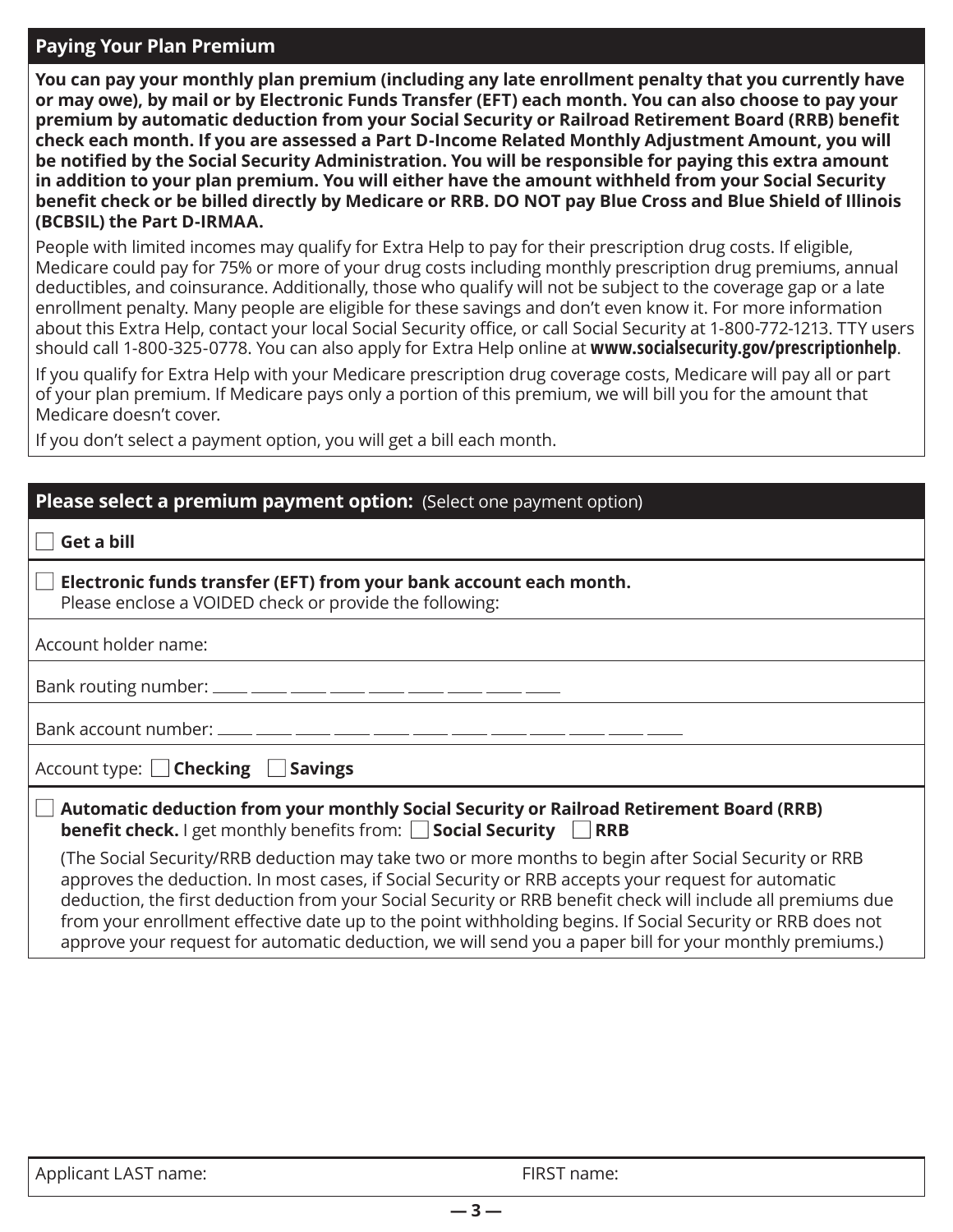| Please read and answer these important questions:                                                                                                                                                              |                           |          |                                              |  |  |  |
|----------------------------------------------------------------------------------------------------------------------------------------------------------------------------------------------------------------|---------------------------|----------|----------------------------------------------|--|--|--|
| 1. Some individuals may have other drug coverage, including other private insurance, TRICARE, federal employee<br>health benefits coverage, VA benefits, or state pharmaceutical assistance programs.          |                           |          |                                              |  |  |  |
| Will you have other prescription drug coverage in addition to Blue Cross Medicare Advantage? $\Box$ Yes<br>If "yes," please list your other coverage and your identification (ID) number(s) for this coverage: |                           |          | <b>No</b>                                    |  |  |  |
|                                                                                                                                                                                                                |                           |          |                                              |  |  |  |
| Name of other coverage:                                                                                                                                                                                        | ID $#$ for this coverage: |          | Group # for this coverage:                   |  |  |  |
|                                                                                                                                                                                                                |                           |          |                                              |  |  |  |
| <b>2.</b> Are you a resident in a long-term care facility, such as a nursing home? $\Box$ Yes<br>If "yes," please provide the following information:                                                           |                           |          | <b>No</b>                                    |  |  |  |
|                                                                                                                                                                                                                |                           |          |                                              |  |  |  |
|                                                                                                                                                                                                                |                           |          |                                              |  |  |  |
| <b>3.</b> Are you enrolled in your state Medicaid program? $\Box$ <b>Yes</b><br><b>No</b>                                                                                                                      |                           |          |                                              |  |  |  |
| If yes, please provide your Medicaid number: ___________________________________                                                                                                                               |                           |          |                                              |  |  |  |
| <b>4.</b> Do you or your spouse work? $\Box$ <b>Yes</b> $\Box$ <b>No</b>                                                                                                                                       |                           |          |                                              |  |  |  |
| <b>5.</b> Do you have a Medicare Advantage policy in force that you will be replacing? $\Box$ Yes<br>No                                                                                                        |                           |          |                                              |  |  |  |
|                                                                                                                                                                                                                |                           |          |                                              |  |  |  |
| Please choose the name of a Primary Care Physician (PCP), clinic or health center:                                                                                                                             |                           |          |                                              |  |  |  |
| <b>PCP First Name:</b>                                                                                                                                                                                         | PCP Last Name:            | PCP ID#: | <b>Current Patient:</b><br> Yes<br><b>No</b> |  |  |  |

**Please check one of the boxes below if you would prefer that we send you information in a language other than English or in another format:** 

## ■ **Spanish**

## ■ **Braille/Large Print**

Please contact Blue Cross Medicare Advantage at 1-877-774-8592 (TTY users should call 711.) if you need information in another format or language than what is listed above. We are open 8:00 a.m. – 8:00 p.m., local time, 7 days a week. If you are calling from April 1 through September 30, alternate technologies (for example, voicemail) will be used on weekends and holidays.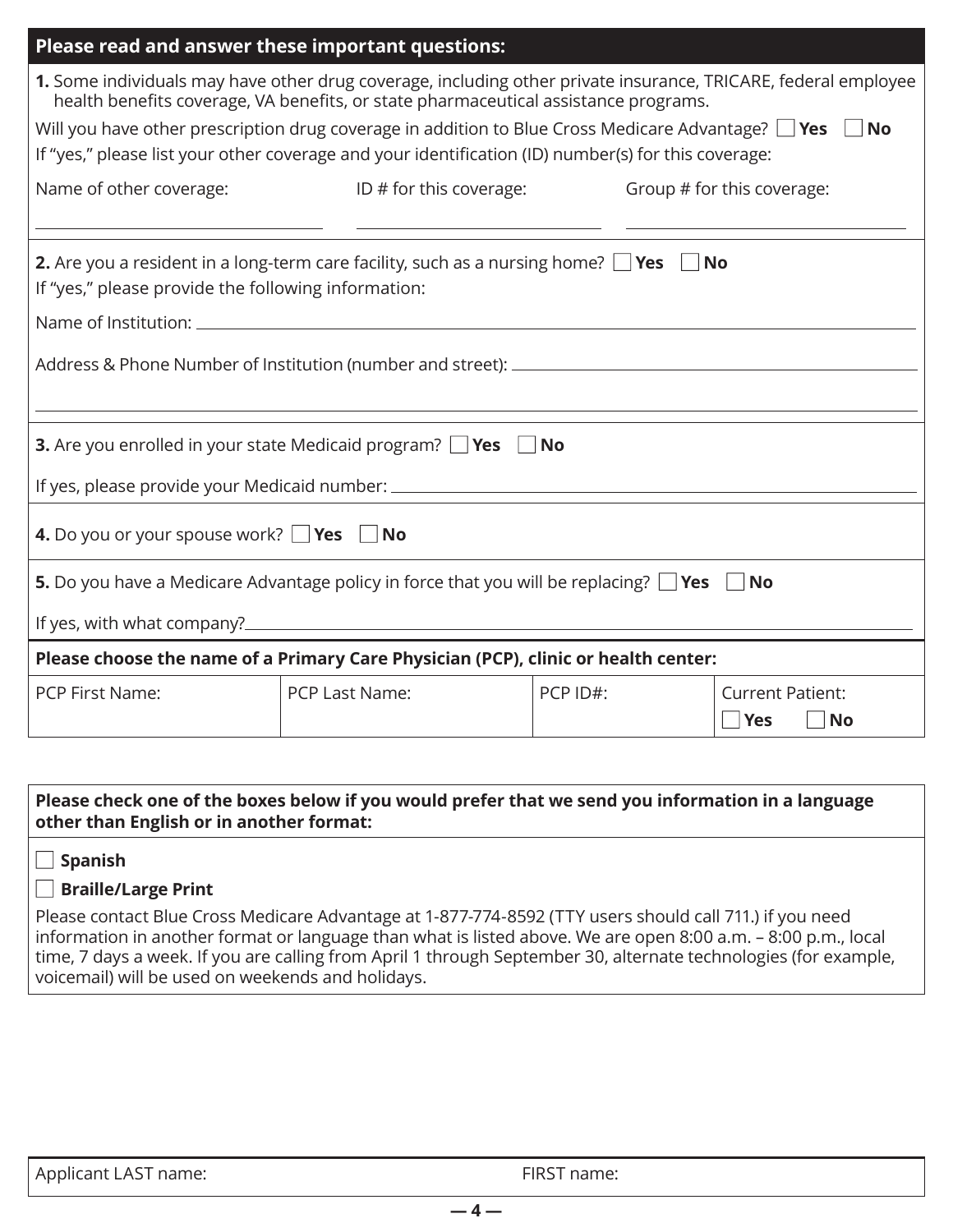### **Please Read This Important Information**



If you currently have health coverage from an employer or union, joining Blue Cross Medicare Advantage could affect your employer or union health benefits. You could lose your employer or union health coverage if you join Blue Cross Medicare Advantage. Read the communications your employer or union sends you. If you have questions, visit their website or contact the office listed in their communications. If there isn't any information on whom to contact, your benefits administrator or the office that answers questions about your coverage can help.

#### **Please Read and Sign Below**

#### **By completing this enrollment application, I agree to the following:**

Blue Cross Medicare Advantage is a Medicare Advantage plan and has a contract with the federal government. I will need to keep my Medicare Parts A and B to stay in this plan. I can be in only one Medicare Advantage plan at a time, and I understand that my enrollment in this plan will automatically end my enrollment in another Medicare health plan or prescription drug plan. It is my responsibility to inform you of any prescription drug coverage that I have or may get in the future. Enrollment in this plan is generally for the entire year. Once I enroll, I may leave this plan or make changes only at certain times of the year when an enrollment period is available, (Example: October 15 – December 7 of every year), or under certain special circumstances.

Blue Cross Medicare Advantage serves a specific service area. If I move out of the area that Blue Cross Medicare Advantage serves, I need to notify the plan so I can disenroll and find a new plan in my new area. Once I am a member of Blue Cross Medicare Advantage, I have the right to appeal plan decisions about payment or services if I disagree. I will read the Evidence of Coverage document from Blue Cross Medicare Advantage when I get it to know which rules I must follow to get coverage with this Medicare Advantage plan. I understand that people with Medicare aren't usually covered under Medicare while out of the country except for limited coverage near the U.S. border.

I understand that beginning on the date Blue Cross Medicare Advantage coverage begins, I must get all of my medical and prescription drug benefits from this plan. Benefits and services provided by Blue Cross Medicare Advantage and contained in my Blue Cross Medicare Advantage "Evidence of Coverage" document will be covered. Neither Medicare nor Blue Cross Medicare Advantage will pay for benefits or services that are not covered. I understand that using services in-network can cost less than using services out-of-network, except for emergency or urgently needed services or out-of-area dialysis services. If medically necessary, Blue Cross Medicare Advantage provides refunds for all covered benefits, even if I get services out of network. If the service requires prior authorization as stated in the Evidence of Coverage document, neither Medicare nor Blue Cross Medicare Advantage will pay for the services without prior authorization.

I understand that if I am getting assistance from a sales agent, broker, or other individual employed by or contracted with Blue Cross Medicare Advantage, he/she may be paid based on my enrollment in Blue Cross Medicare Advantage.

Subscriber hereby expressly acknowledges its understanding this agreement constitutes a contract solely between Subscriber and BCBSIL, which is an independent corporation operating under a license from the Association, an Association, permitting BCBSIL to use the Service Marks in the State, and that BCBSIL is not contracting as the agent of the Association. Subscriber further acknowledges and agrees that it has not entered into this agreement based upon representations by any person other than BCBSIL and that no person, entity, or organization other than BCBSIL shall be held accountable or liable to Subscriber for any of BCBSIL's obligations to Subscriber created under this agreement. This paragraph shall not create any additional obligations whatsoever on the part of BCBSIL other than those obligations created under other provisions of this agreement.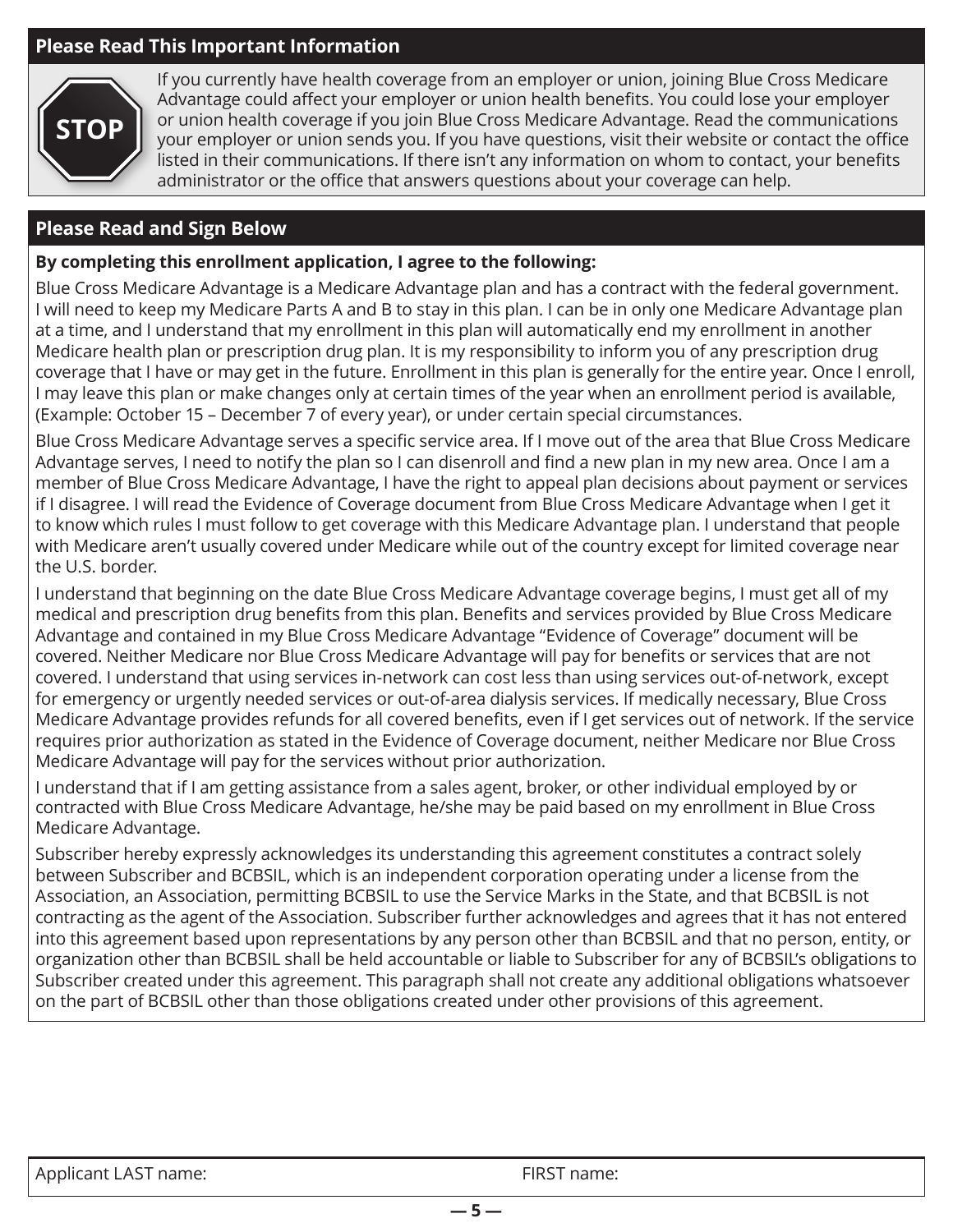| <b>Please Read and Sign Below (continued)</b>                                                                                                                                                                                                                                                                                                                                                                                                                                                                                                                                                                                                                                                                                                                                                                                                                                                                                                                                                                                                                 |                                                                                                                                                                                                                                                                                                                                                                                                                                                         |
|---------------------------------------------------------------------------------------------------------------------------------------------------------------------------------------------------------------------------------------------------------------------------------------------------------------------------------------------------------------------------------------------------------------------------------------------------------------------------------------------------------------------------------------------------------------------------------------------------------------------------------------------------------------------------------------------------------------------------------------------------------------------------------------------------------------------------------------------------------------------------------------------------------------------------------------------------------------------------------------------------------------------------------------------------------------|---------------------------------------------------------------------------------------------------------------------------------------------------------------------------------------------------------------------------------------------------------------------------------------------------------------------------------------------------------------------------------------------------------------------------------------------------------|
| <b>Release of Information:</b><br>By joining this Medicare health plan, I acknowledge that Blue Cross Medicare Advantage will share my<br>information with Medicare, and other plans if necessary, who may use it to track my enrollment, to make<br>payments, and for other purposes allowed by Federal law (see Privacy Act Statement below).<br>The information on this enrollment form is correct to the best of my knowledge.<br>I understand that if I intentionally provide false information on this form, I will be disenrolled from the plan.<br>I understand that my signature (or the signature of the person authorized to act on my behalf under the laws of<br>the state where I live) on this application means that I have read and understand the contents of this application.<br>If signed by an authorized individual (as described above), this signature certifies that 1) this person is authorized<br>under state law to complete this enrollment and 2) documentation of this authority is available upon request<br>from Medicare. |                                                                                                                                                                                                                                                                                                                                                                                                                                                         |
| Signature:                                                                                                                                                                                                                                                                                                                                                                                                                                                                                                                                                                                                                                                                                                                                                                                                                                                                                                                                                                                                                                                    | <b>Today's Date:</b><br>$\frac{1}{\sqrt{1-\frac{1}{2}}}\frac{1}{\sqrt{1-\frac{1}{2}}}\frac{1}{\sqrt{1-\frac{1}{2}}}\frac{1}{\sqrt{1-\frac{1}{2}}}\frac{1}{\sqrt{1-\frac{1}{2}}}\frac{1}{\sqrt{1-\frac{1}{2}}}\frac{1}{\sqrt{1-\frac{1}{2}}}\frac{1}{\sqrt{1-\frac{1}{2}}}\frac{1}{\sqrt{1-\frac{1}{2}}}\frac{1}{\sqrt{1-\frac{1}{2}}}\frac{1}{\sqrt{1-\frac{1}{2}}}\frac{1}{\sqrt{1-\frac{1}{2}}}\frac{1}{\sqrt{1-\frac{1}{2}}}\frac{1}{\sqrt{1-\frac{$ |
| If you are the authorized representative, you must sign above and provide the following information:<br>Name:                                                                                                                                                                                                                                                                                                                                                                                                                                                                                                                                                                                                                                                                                                                                                                                                                                                                                                                                                 |                                                                                                                                                                                                                                                                                                                                                                                                                                                         |
| Address:                                                                                                                                                                                                                                                                                                                                                                                                                                                                                                                                                                                                                                                                                                                                                                                                                                                                                                                                                                                                                                                      |                                                                                                                                                                                                                                                                                                                                                                                                                                                         |
| Phone Number: (____ ___ ___ )____ _____ -___ -____ ____ ____ ____                                                                                                                                                                                                                                                                                                                                                                                                                                                                                                                                                                                                                                                                                                                                                                                                                                                                                                                                                                                             |                                                                                                                                                                                                                                                                                                                                                                                                                                                         |
| Relationship to Enrollee:                                                                                                                                                                                                                                                                                                                                                                                                                                                                                                                                                                                                                                                                                                                                                                                                                                                                                                                                                                                                                                     |                                                                                                                                                                                                                                                                                                                                                                                                                                                         |
| <b>Office Use Only:</b>                                                                                                                                                                                                                                                                                                                                                                                                                                                                                                                                                                                                                                                                                                                                                                                                                                                                                                                                                                                                                                       |                                                                                                                                                                                                                                                                                                                                                                                                                                                         |
| Plan ID $\#$ :                                                                                                                                                                                                                                                                                                                                                                                                                                                                                                                                                                                                                                                                                                                                                                                                                                                                                                                                                                                                                                                | <b>Effective Date of Coverage:</b>                                                                                                                                                                                                                                                                                                                                                                                                                      |

| Plan ID $\#$ : |     | Effective Date of Coverage: |              |  |  |
|----------------|-----|-----------------------------|--------------|--|--|
| ICEP/IEP       | AEP | SEP (type):                 | Not Eligible |  |  |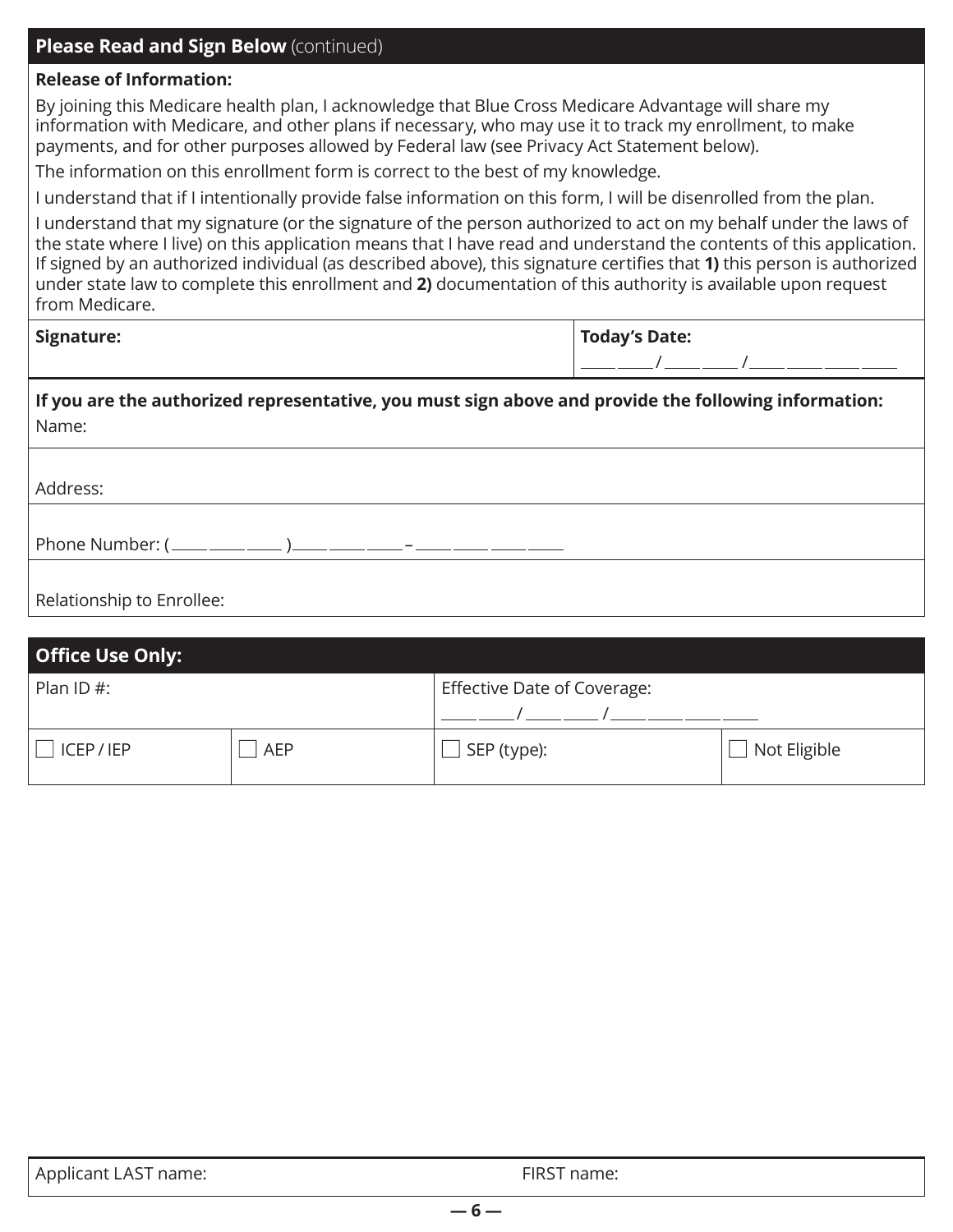#### **Agent Information**

**Method of Scope** 

To receive your compensation, you must complete the following information, and the enrollee must meet certain requirements (see information to right). If you do not complete this section of the form, you will not be paid for this enrollee.

As the producer, I attest that the following information is true. By signing this enrollment form, I understand that providing false information can lead to disciplinary action up to and including loss of compensation payments and/or termination of the Blue Cross Medicare Advantage amendment.

Requirements for compensation payments:

- **•** Be licensed and, where applicable, appointed;
- **•** Successfully completed the 2022 Blue Cross Medicare Advantage training and certification program prior to marketing, selling, signing any enrollment form or conducting service for Blue Cross Medicare Advantage; **and**
- **•** Enrolled a member who has been approved by CMS and has not canceled their enrollment prior to becoming effective.

 $\Box$ I fulfilled the CMS annual training requirement by completing the 2022 AHIP and Blue Cross Medicare Advantage training and certification program requirements and did so before marketing, selling or conducting service with this enrollee.

| <b>Yes</b> | $\overline{\phantom{a}}$ No |
|------------|-----------------------------|
|            |                             |

| <b>NIGLITION OF SCOPE</b>                                                                                                                                                                                                                                                               |                |           |  |  |
|-----------------------------------------------------------------------------------------------------------------------------------------------------------------------------------------------------------------------------------------------------------------------------------------|----------------|-----------|--|--|
| I conducted a personal face-to-face marketing appointment with this applicant. As a<br>result, I have a signed Scope of Appointment and understand that I may be asked to<br>provide this documentation as part of the Blue Cross Medicare Advantage Monitoring &<br>Oversight Program. | $\mathsf{Yes}$ | <b>No</b> |  |  |
| Please indicate the method by which this applicant's Scope of Appointment (SOA) was completed<br>(Please check one).                                                                                                                                                                    |                |           |  |  |
| $\Box$ Paper $\Box$ Electronic $\Box$ Telephone $\Box$ Seminar attendee — no SOA required                                                                                                                                                                                               |                |           |  |  |
| I provided the enrollee with information about eligibility requirements, enrollment<br>periods, lock-in provisions, benefits, premiums, use of network pharmacies, billing options<br>and the availability of Extra Help prior to his or her completing this enrollment form.           | Yes            | No        |  |  |

| Please enter the following information carefully and legibly. Accurate and timely compensation<br>payments depend on this information. |  |                |  |  |  |
|----------------------------------------------------------------------------------------------------------------------------------------|--|----------------|--|--|--|
| Writing Agent ID# (This is your BCBSIL assigned ID#):                                                                                  |  | Phone Number:  |  |  |  |
| $\left(\right)$ (Not SSN or TID) $\left  \right $                                                                                      |  | $\overline{a}$ |  |  |  |
| Middle Initial:                                                                                                                        |  | Last Name:     |  |  |  |
|                                                                                                                                        |  | Date:          |  |  |  |
|                                                                                                                                        |  |                |  |  |  |